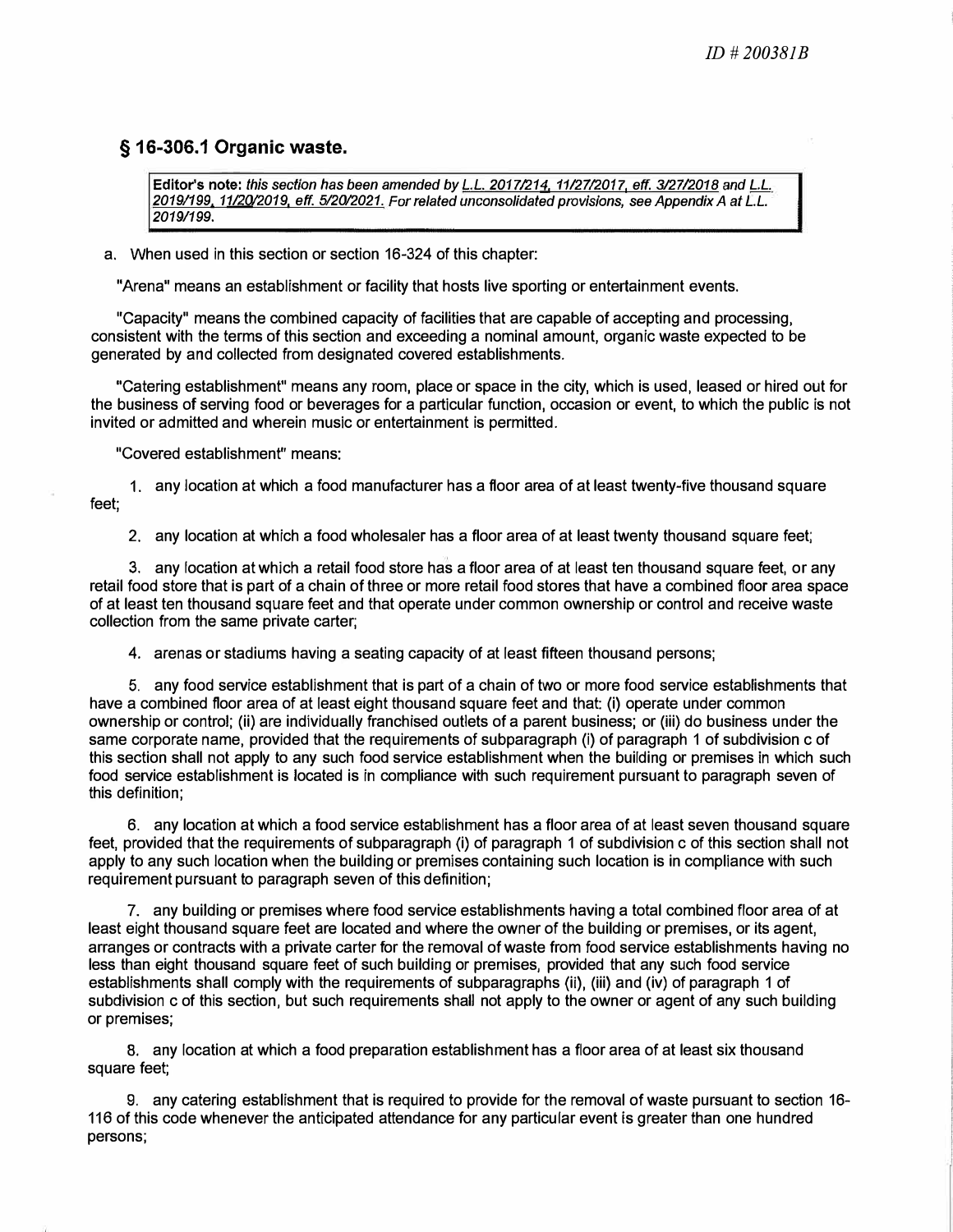10. any food service establishments located within and providing food to one or more hotels totaling at least one hundred sleeping rooms; and

11. sponsors of a temporary public event.

"Designated area" means within a one hundred mile radius of the city.

"Food manufacturer" means any establishment that processes or fabricates food products from raw materials for commercial purposes, provided that it shall not include any establishment engaged solely in the warehousing, distribution or retail sale of product.

"Food preparation establishment" means a business that is primarily engaged in providing food or food services for a temporary, fixed time, or based on contractual arrangements for a specified period of time at locations other than such establishment's permanent place of business.

"Food service establishment" means any premises or part of a premises that is required to provide for the removal of waste pursuant to section 16-116 of this code where food is provided directly to the consumer, whether such food is provided free of charge or sold, and whether consumption occurs on or off the premises. Food service establishment shall include, but not be limited to, full-service restaurants, fast food restaurants, cafes, delicatessens, coffee shops, and business, institutional or government agency cafeterias, but shall not include retail food stores, convenience stores, pharmacies, and mobile food vending units, as such term is defined in section 89.03 of the health code. Food service establishment shall also not include any premises or place of business where the sole or primary source of food is a refreshment counter where the available food is limited to items such as beverages, prepackaged items, and snacks.

"Food wholesaler" means any establishment primarily engaged in the wholesale distribution of groceries and related products including, but not limited to, packaged frozen food, dairy products, poultry products, confectioneries, fish and seafood, meat products, and fresh fruits and vegetables but shall not apply to establishments that handle only pre-packaged, non-perishable foods.

"Hotel" shall have the same meaning as set forth in section 27-2004 of the housing maintenance code.

"In vessel composting" means a process in which organic waste is enclosed in a drum, silo, bin, tunnel, reactor, or other container for the purpose of producing compost, maintained under controlled conditions of temperature and moisture and where air-borne emissions are controlled.

"Organic waste" shall have the same meaning as set forth in section 16-303 of this title, except that for purposes of this section, organic waste shall not include food that is donated to a third party, food that is sold to farmers for feedstock, and meat by-products that are sold to a rendering company.

"Private carter" means a business licensed by the business integrity commission pursuant to title 16-A of this code.

"Retail food store" means any establishment or section of an establishment where food and food products offered to the consumer are intended for off-premises consumption, but shall exclude convenience stores, pharmacies, greenmarkets or farmers' markets and food service establishments.

"Sponsor of a temporary public event" means the applicant for a street activity permit pursuant to chapter 1 of title 50 of the rules of the city of New York, or any successor provision, for any activity on a public street, street curb lane, sidewalk or pedestrian island or plaza with an anticipated attendance of greater than five hundred persons per day where the activity will interfere with or obstruct the regular use of the location by pedestrian or vehicular traffic. Such term shall not include activities conducted pursuant to a valid film permit, demonstrations, parades or block parties.

"Stadium" means an establishment or facility that hosts live sporting or entertainment events.

b. The commissioner shall, on a regular basis and no less than annually, evaluate the capacity of all facilities within the designated area and the cost of processing organic waste by composting, aerobic or anaerobic digestion, or any other method of processing organic waste that the department approves by rule. If the commissioner determines that there is sufficient capacity and that the cost of processing organic waste consistent with this section is competitive with the cost of disposing of organic waste by landfill or incineration, he or she shall designate by rule all covered establishments or a subset of covered establishments, based on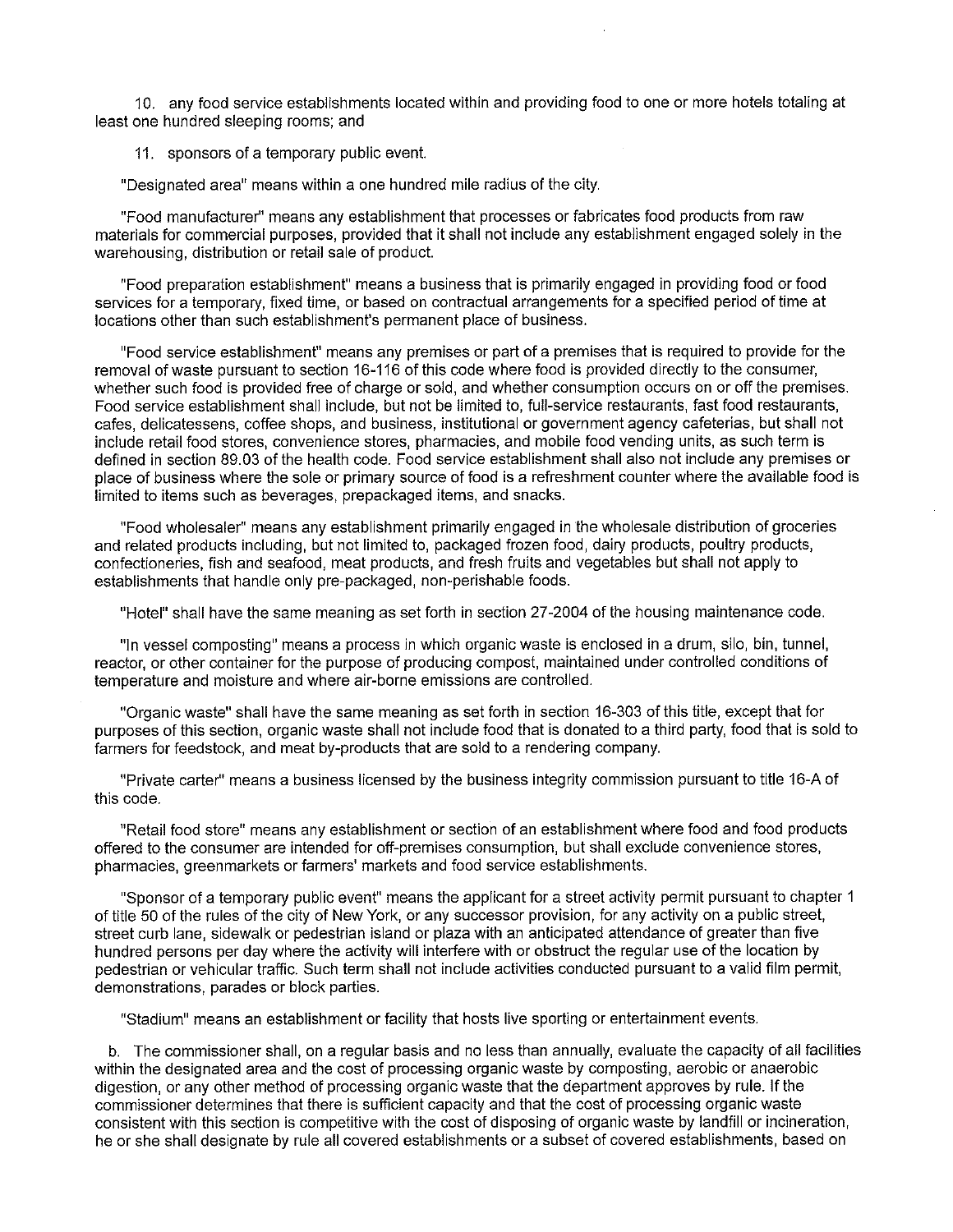any criteria, among such covered establishments, that generate a quantity of organic waste that would not exceed the evaluated capacity. All such designated covered establishments shall comply with the requirements of subdivision c of this section beginning no later than six months following such designation. In addition, the commissioner shall include in his or her evaluation the capacity of any facilities outside of the designated area that have arrangements or contracts with transfer stations or private carters to accept and process organic waste generated by and collected from covered establishments.

c. 1. Each designated covered establishment shall:

i. either (A) ensure collection by a private carter of all organic waste generated by such establishment for purposes of composting, aerobic or anaerobic digestion, or any other method of processing organic waste that the department approves by rule. (B) transport its own organic waste to a facility that provides for composting, aerobic or anaerobic digestion, or any other method of processing organic waste that the department approves by rule, provided that the covered establishment first obtains a registration issued by the business integrity commission pursuant to subdivision b of section 16-505 of this code, or (C) provide for onsite in vessel composting, aerobic or anaerobic digestion, or any other method of processing organic waste that the department approves by rule for some or all of the organic waste it generates on its premises, provided that it arranges for the collection or transport of the remainder of such organic waste, if any, in accordance with clause (A) or (B) of this subparagraph;

ii. post a sign, which shall be in addition to any other sign required to be posted pursuant to this code, that states clearly and legibly the trade or business name, address, and telephone number of, and the day and time of pickup by, the private carter that collects the covered establishment's organic waste, that such covered establishment transports its own organic waste, or that such covered establishment provides for on-site processing for all of the organic waste it generates on its premises, provided that:

(A) such sign shall be prominently displayed by affixing it to a window near the principal entrance to the covered establishment so as to be easily visible from outside the building or, if this is not possible, prominently displayed inside the covered establishment near the principal entrance;

(B) catering establishments shall not be required to display on such sign the day and time of the pickup by the private carter that collects the establishment's organic waste; and

(C) this paragraph shall not apply to sponsors of temporary public events;

iii. provide separate bins for the disposal of organic waste in any area where such organic waste is generated and disposed of; and

iv. post instructions on the proper separation of organic waste where such instructions will be visible to persons who are disposing of organic waste, provided that this subparagraph shall not apply to sponsors of temporary public events.

2. Any covered establishment that arranges for the collection by a private carter of its organic waste pursuant to this subdivision shall not commingle such organic waste with other designated and non-designated recyclable material or solid waste, and shall place such organic waste out for collection by a private carter in a container or containers that (i) has a lid and a latch that keeps the lid closed and is resistant to tampering by rodents or other wildlife, (ii) has the capacity that meets the disposal needs of the covered establishment and its private carter, (iii) is compatible with the private carter's hauling collection practices, and (iv) is closed and latched at the time it is placed out for collection.

3. Any private carter that collects source separated organic waste from a covered establishment shall either:

i. deliver collected organic waste to a transfer station that has represented that it will deliver such organic waste to a facility for purposes of composting, aerobic or anaerobic digestion, or any other method of processing organic waste that the department approves by rule; or

ii. deliver such organic waste directly to a facility for purposes of composting, aerobic or anaerobic digestion, or any other method of processing organic waste that the department approves by rule.

d. Any transfer station that receives source separated organic waste pursuant to this section shall deliver or have delivered such organic waste directly to a facility that accepts organic waste for purposes of composting,